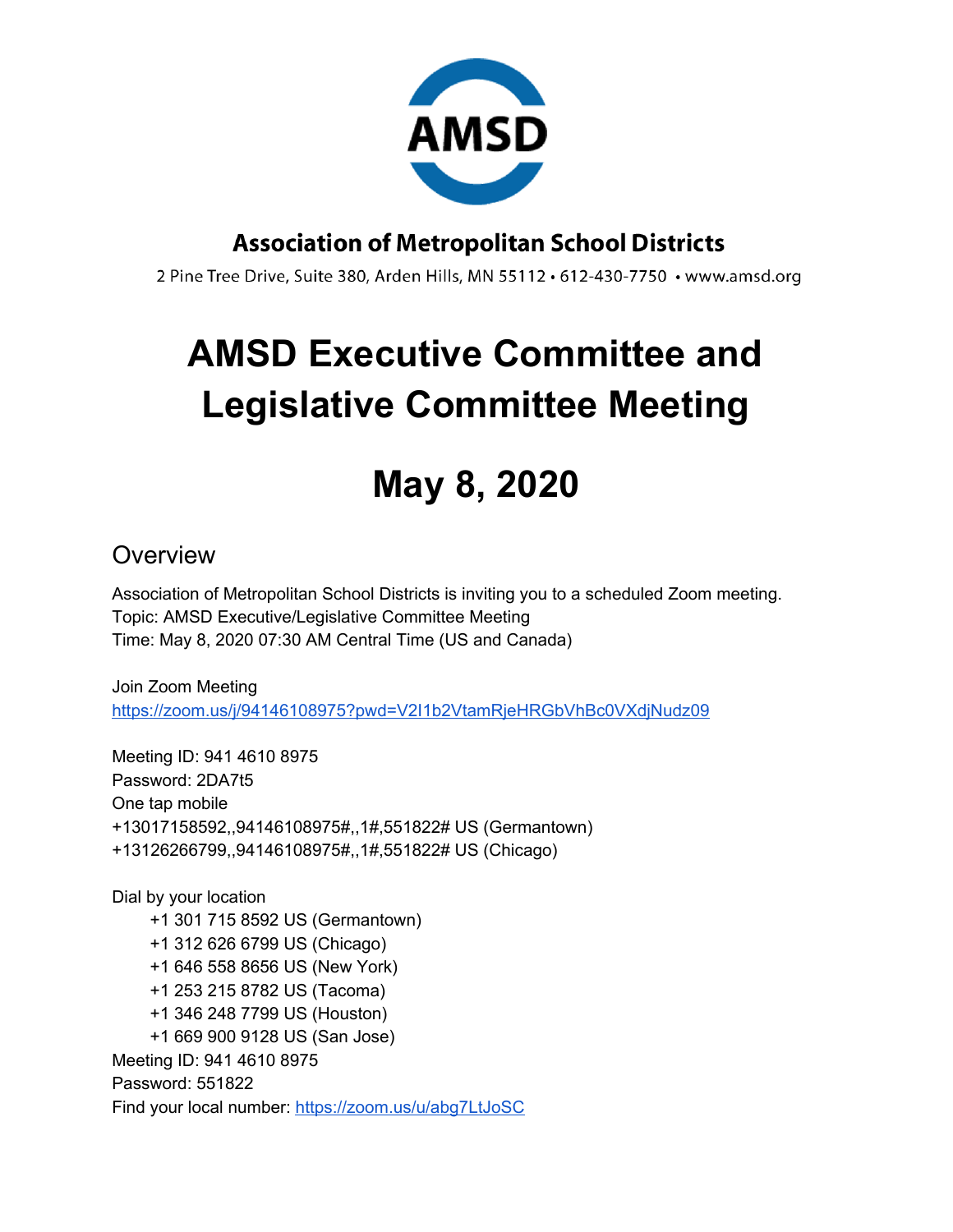## **Zoom Meetings and AMSD**

#### **Overview**

AMSD will conduct meetings using [www.Zoom.US](http://www.zoom.us/) as its online video conferencing platform.

Zoom is a free application on your computer, or "App" on your smartphone. Zoom works on both Mac and PC computers, as well as smartphones, iPads and other tablets. There is no charge for our members to use Zoom to attend the meetings, but you will need to register for a free Zoom account. If you do not have a Zoom, it is strongly recommended that you **download this app and install it on your personal device before the meeting**).

● [LINK: Download the Zoom App for your device](https://zoom.us/support/download)

(Note: Some computer security programs will possibly block the automatic download etc. If you are on a school district computer, for example, you may need to reach out to your Technology Services department). The download itself is probably about a 5 minute process.

To attend any AMSD meeting, you will see the link in the invitation from AMSD that contains the specific meeting hyperlink.

Click this hyperlink and it will automatically determine if you already have the App installed properly — and ask you if you want to launch the App.

If you do not have the App when you click the link, your web browser (Chrome, Firefox, Safari, etc.) will prompt you to begin the installation process. (Note: If you are prompted to install the App on your personal device, you may need to click the link a second time after downloading to attend the meeting).

If the link does not take you directly to the meeting, you can also just enter the meeting ID and password that is also provided in the invitation email.

If it is the first time you have launched Zoom, you can attend meetings without being signed in, but signing in allows the other participants in the meeting to interact with you directly and know who is speaking if you choose to participate using audio only.

### **Meeting decorum / AUDIO/VIDEO notes, etc.**

All participants will be muted upon entering the meeting, but have the opportunity to unmute. Please be mindful of your background noise, feedback; a best practice to keep your device muted unless you are speaking.